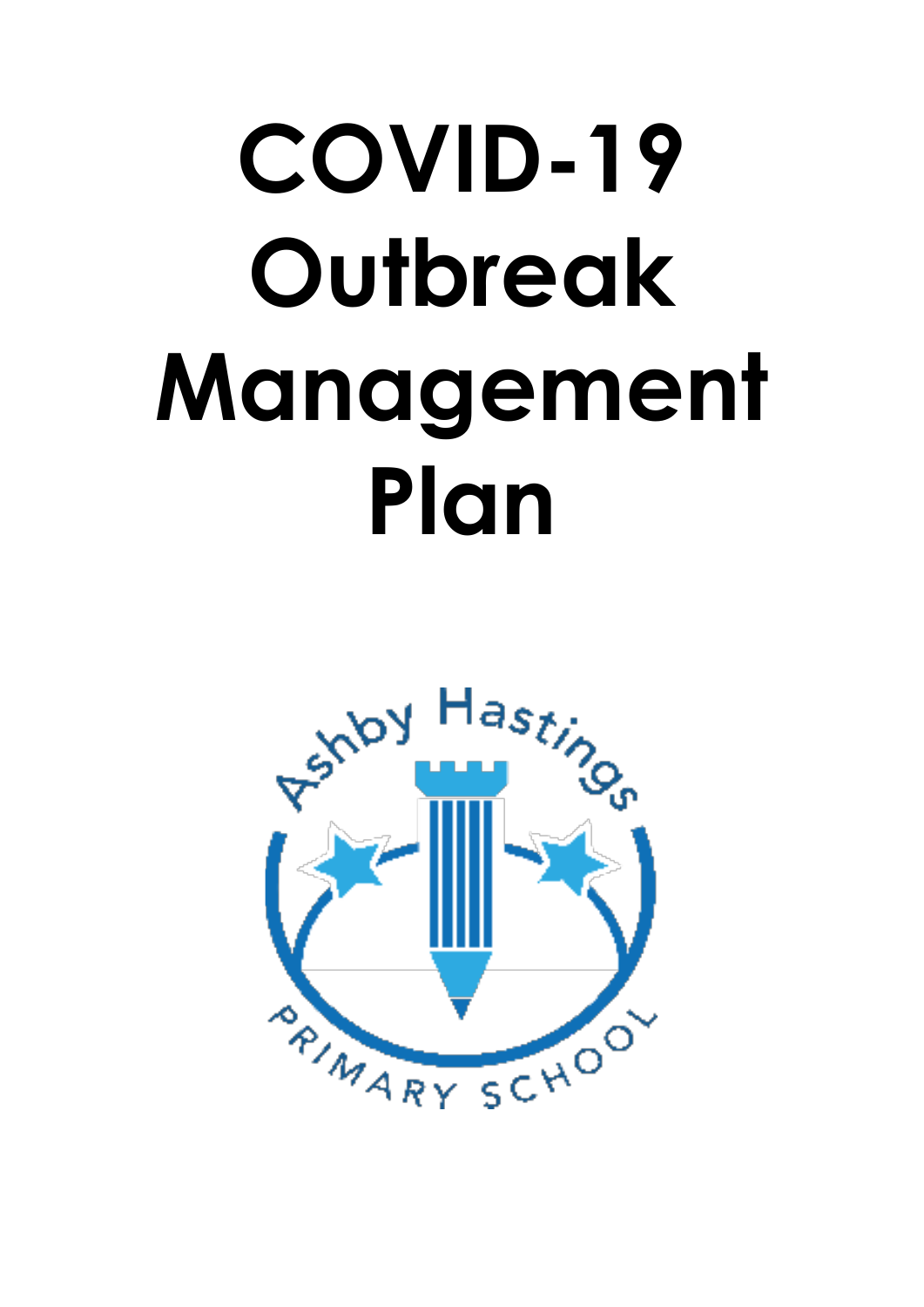| <b>Approved by:</b> | Rachel Mckeown<br>Head of School | <b>Date: 31.7.21</b> |
|---------------------|----------------------------------|----------------------|
| Last reviewed on:   | January 2022                     |                      |
| Next review due by: | <b>March 2022</b>                |                      |

# 1. Introduction

This plan is based on the thresholds and contingency framework for managing local outbreaks of COVID-19, provided by the Department for Education (DfE).

We will only implement some, or all, of the measures in this plan in response to recommendations provided by our local authority (LA), director of public health (DsPH), Public Health England (PHE) health protection team or the national government.

It may be necessary to implement these measures in the following circumstances, for example:

- To support our community in dealing with a local outbreak if infection rates in the community are extremely high, and other measures have failed to reduce transmission
- As part of a package of local and/ or national measures responding to a 'variant of concern' (VoC)
- To help manage a COVID-19 outbreak within the school

Outbreak Management plans and changes to the operational running of the school will be made by the Head of School, Executive Headteacher and Senior Leadership team, in partnership with Symphony Learning Trust.

# 2. Shielding

We will adhere to national guidance on the reintroduction of shielding, which would apply to those on the shielded patient list (SPL).

We will speak to individuals required to shield about additional protective measures in school or arrangements for home working or learning.

# 3. Other measures

If recommended, we will (with limited time frames):

- Increased testing by staff
- Limit residential educational visits
- Revert to virtual open days and visits from prospective families.
- Revert to virtual transition or taster days
- Limit Parents coming into school
- Limit Live performances
- Virtual assemblies for all pupils
- Introduce a one-way system for drop off and pick up.
- Introduce mandatory face coverings for all staff and visitors outside of their bubble (class) in school (unless exempt)
- Introduce mandatory face coverings to be worn by parents in the school grounds at pick up and drop off (unless exempt).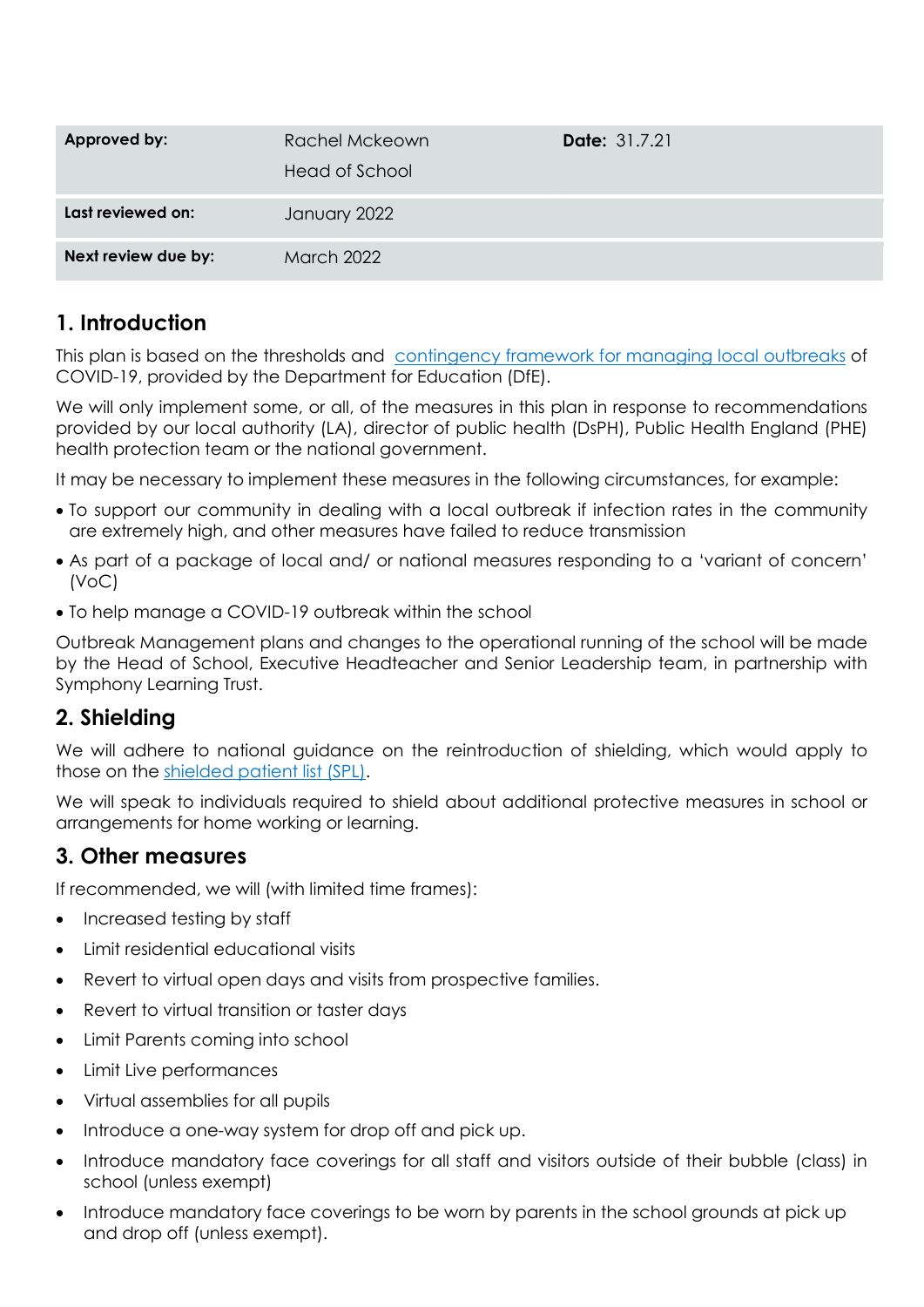# 4. Attendance restrictions

Remote learning will be provided for all pupils if:

- they have tested positive for COVID-19 but are well enough to learn from home.
- attendance has been temporarily restricted.

Attendance restrictions will only be recommended as a last resort. If recommended, we will implement the measures in this section.

#### 4.1 Eligibility to remain in school

In the first instance, we will stay open for:

- Vulnerable pupils
- Children of critical workers
- Foundation Stage children

#### 4.1.1 Staffing

If restrictions on child, pupil and student attendance are needed, the head of school, in partnership with the school's SLT and Trust, will determine the workforce required onsite and if it is appropriate for some staff to work remotely.

#### 4.2 If further restrictions are recommended

As a last resort, in line with local or national guidance, we will stay open for:

- Vulnerable pupils
- Children of critical workers

#### 4.3 Education and support for pupils at home

All other pupils will be required to stay at home and will receive remote education.

We will aim to deliver remote education that meets the same quality and quantity of education that pupils would receive in school, as outlined in our Remote Learning Offer, which can be found on the school's website or by requesting a hard copy of the offer from the school's office. The offer outlines the key points below:

All pupils will have access to high-quality education when remote working. This includes:

- Daily pre-recorded Phonic lessons
- Daily pre-recorded story
- Weekly Literacy video alongside daily tasks
- Weekly Maths video alongside daily tasks
- Daily live video meeting with the class teacher (this will be an opportunity for virtual face to face contact and help to promote the children's well-being and allow them to see their friends).

Teachers will ensure lessons are inclusive for all pupils and can be adapted to account for the needs of disadvantaged pupils and pupils with SEND.

When teaching pupils who are working remotely, teachers will: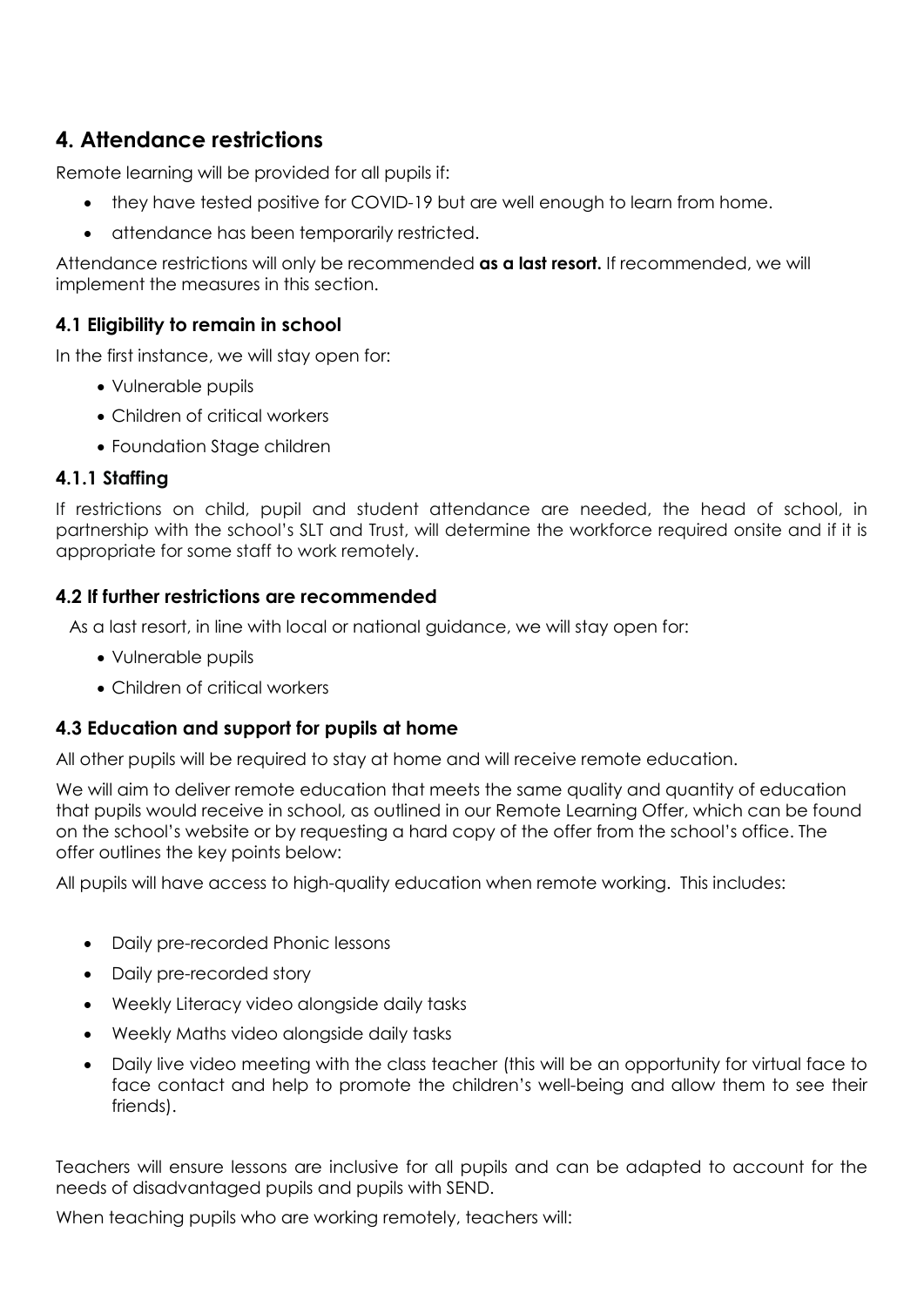- Set activities so that pupils have meaningful and ambitious learning each day.
- Deliver a planned, coherent and well-sequenced curriculum which allows skills to be built incrementally.
- Provide frequent, clear explanations of new content through high-quality curriculum resources, including video.
- Assess progress and be clear on how regularly work will be checked.

All provisions for remote learning will be subject to the class group's age, ability and/or any SEND.

Teachers will continue to make use of formative assessments throughout the academic year as appropriate.

## 4.4 Accessing Devices

If families are unable to access remote learning due to a lack of technology. The school will endeavour to loan tablets to families in need, prioritising vulnerable pupils, those in the care of the local authority and those in receipt of the Pupil Premium /grant first.

Before distributing devices, the school will ensure:

- The devices are set up to access remote education
- Appropriate safeguarding controls and support are in place to help pupils and their families use the devices safely

Once devices are ready for collection, the school will either arrange for them to be collected by families from school or delivered to pupils' homes, ensuring infection control measures are adhered to as part of this process.

#### 4.5 Free school Meal provision

The school will continue to provide lunch parcels or vouchers (dependant on the local offer) for pupils eligible for benefits-related free school meals while they are not attending school because of COVID-19 isolation guidelines. Should food parcels or meals be provided, they will be collected from the school site by parents, adhering to Covid-19 restrictions.

## 4.6 Safeguarding

We will review our child protection policy to make sure it reflects the local restrictions and remains effective.

We will continue to ensure that:

- The best interests of pupils always come first.
- If anyone in the school has a safeguarding concern about a pupil, they act immediately.
- A DSL or deputy DSL is always available onsite or remotely.
- Unsuitable individuals are not permitted to work with pupils or come into contact with pupils whilst on site.
- Pupils who remain at home are protected when they are online.

## 5. Returning to school

The Executive Head teacher / Head of School will work with the Trust / Local Authority to ensure pupils only return to school when it is safe for them to do so. Prior to the return of more pupils and staff, all relevant risk assessments will be reviewed.

After a period of self-isolation, or the lessening of local lockdown rules, the Head of School will inform parents when their child will return to school.

## 6. Staffing levels